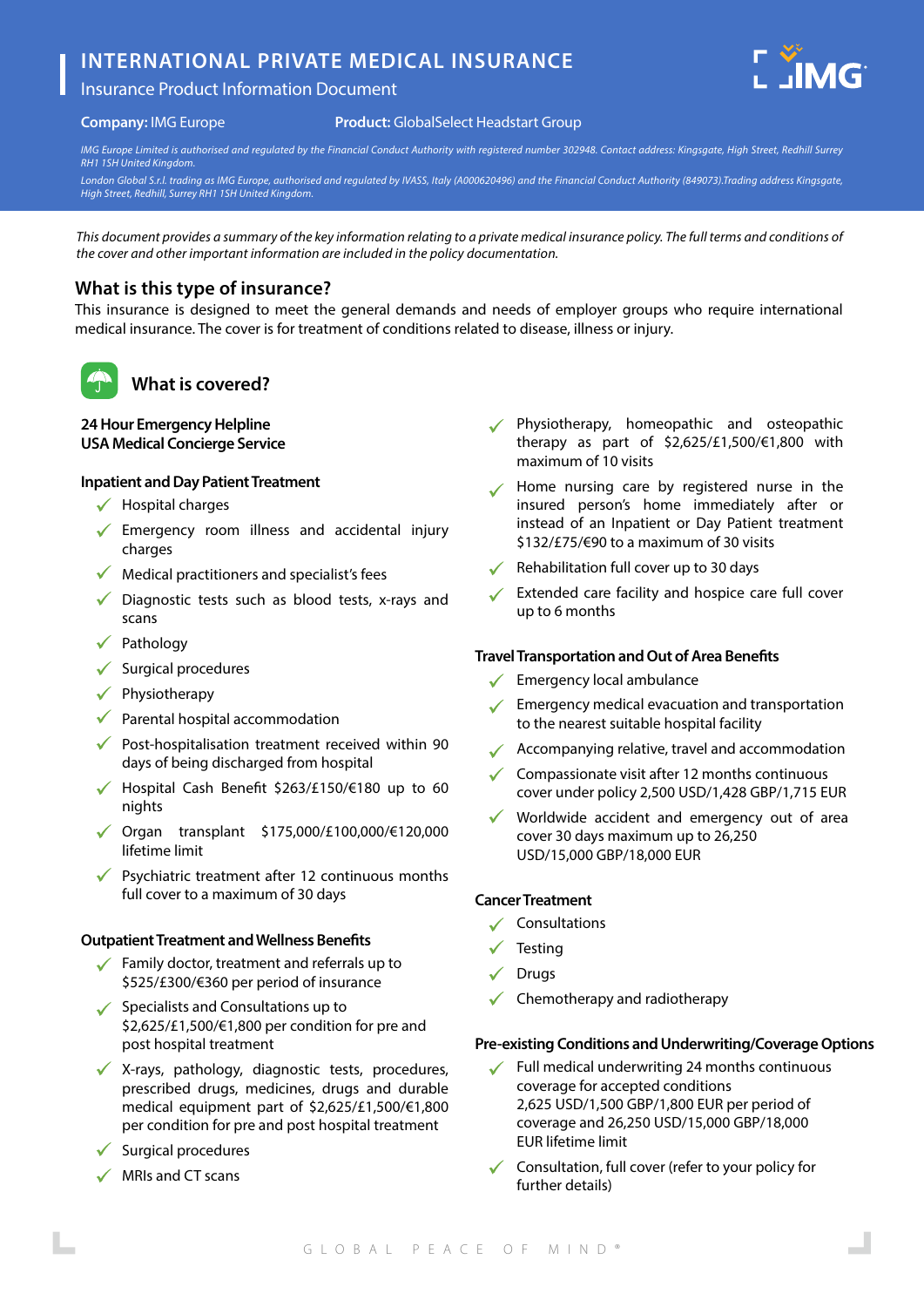- Stabilisation of acute chronic episode 8,750 USD/5,000 GBP/6,000 EUR
- Moratorium Enrolment after 24 months continuous coverage subject to 24 months without treatment, symptoms, medication or consultation

#### **Additional Benefits**

- $\checkmark$  Hospital cash benefit 263 USD/150 GBP/180 EUR up to 60 nights total
- $\sqrt{\phantom{a}}$  Rehabilitation up to 30 days
- $\checkmark$  Extended care facility up to 180 days
- $\checkmark$  Hospice care up to 180 days
- $\checkmark$  Cremation/burial or return of mortal remains \$10,000/£5,715/€6,860

#### **Dental Treatment**

 $\checkmark$ Emergency treatment (Inpatient or Day Patient) full cover

### **Options to Increase your Cover\* (which will increase your Premium)**

- $\sqrt{\phantom{a}}$  Daily indemnity
- $\sqrt{\phantom{a}}$  Maternity optional add on rider
- $\sqrt{\phantom{a}}$  Accidental death and dismemberment
- $\checkmark$  Increase cover options available via sub-plans Standard and Executive
- $\sqrt{\phantom{a}}$  Dental and Vision add on rider

\*Available only at inception

### **Options to Decrease your Cover (which will reduce your Premium)**

- Reduced cover options available via sub-plans HeadStart
- $\checkmark$  Excess options are available which apply to each member on every policy
- ◆ Optional geographic area of cover other than worldwide are available



These are some of the core exclusions which may change if you select options to increase or decrease your cover. Please refer to the terms and conditions for full details.

- $\boldsymbol{\times}$  Normal pregnancy, delivery and newborn care
- Congenital disorders
- $\boldsymbol{\times}$  Treatment for infertility, birth control, sterilization or vasectomy
- **X** Cosmetic treatment
- X Any non-disclosed condition
- $\mathsf{\times}$  Any chronic condition that is a pre-existing condition
- Amateur athletics, professional athletics injuries and illness
- $\boldsymbol{\times}$  Treatment required as a result of war, terrorism, contamination by radioactivity, biological or chemical agents
- X Self-inflicted injury or suicide
- Treatment of the Temporomandibular Joint  $\mathbf{x}$
- Routine wellness and health checks  $\mathbf{x}$
- X Custodial Care
- X Sleep disorders
- **X** Vision coverage
- X Outpatient psychiatric treatment
- $\boldsymbol{\times}$  Weight loss modification or surgery
- $\mathbf{x}$ AIDS/HIV treatment
- $\boldsymbol{\times}$  Venereal disease or any other sexually transmitted disease
- X Sexual dysfunction
- $\overline{\mathsf{x}}$  Treatment of alcohol and substance abuse
- Any medical condition resulting from or occurring  $\mathbf{x}$ during the commission of a violation of law by the insured person
- X Hair loss, wigs, hair treatments, hair transplants or any drug that promotes hair growth
- $\boldsymbol{\mathsf{x}}$ Charges incurred for surgeries or treatment or supplies which are investigational, experimental or for research purposes
- Travelling specifically to seek medical treatment or travelling against the advice of a medical practitioner
- $\overline{\mathsf{x}}$  Any Illness or Injury as a result of epidemics, pandemics, public health emergencies, natural disasters, or other disease outbreak conditions about which travel warnings have been issued before arrival in that country.

## **Are there any Restrictions on Cover?**

- Cover for pre-existing conditions under this product is dependent on the underwriting type that applies to each member
- Some benefits have specific limits. Please refer to your terms and conditions for full details.

If you select an excess, eligible benefits will only be paid once the excess amount has been deducted.

- Coverage areas based on the option you choose at time of application
- Failure to comply with pre-certification for specific services and treatment may reduce eligible charges by 50%